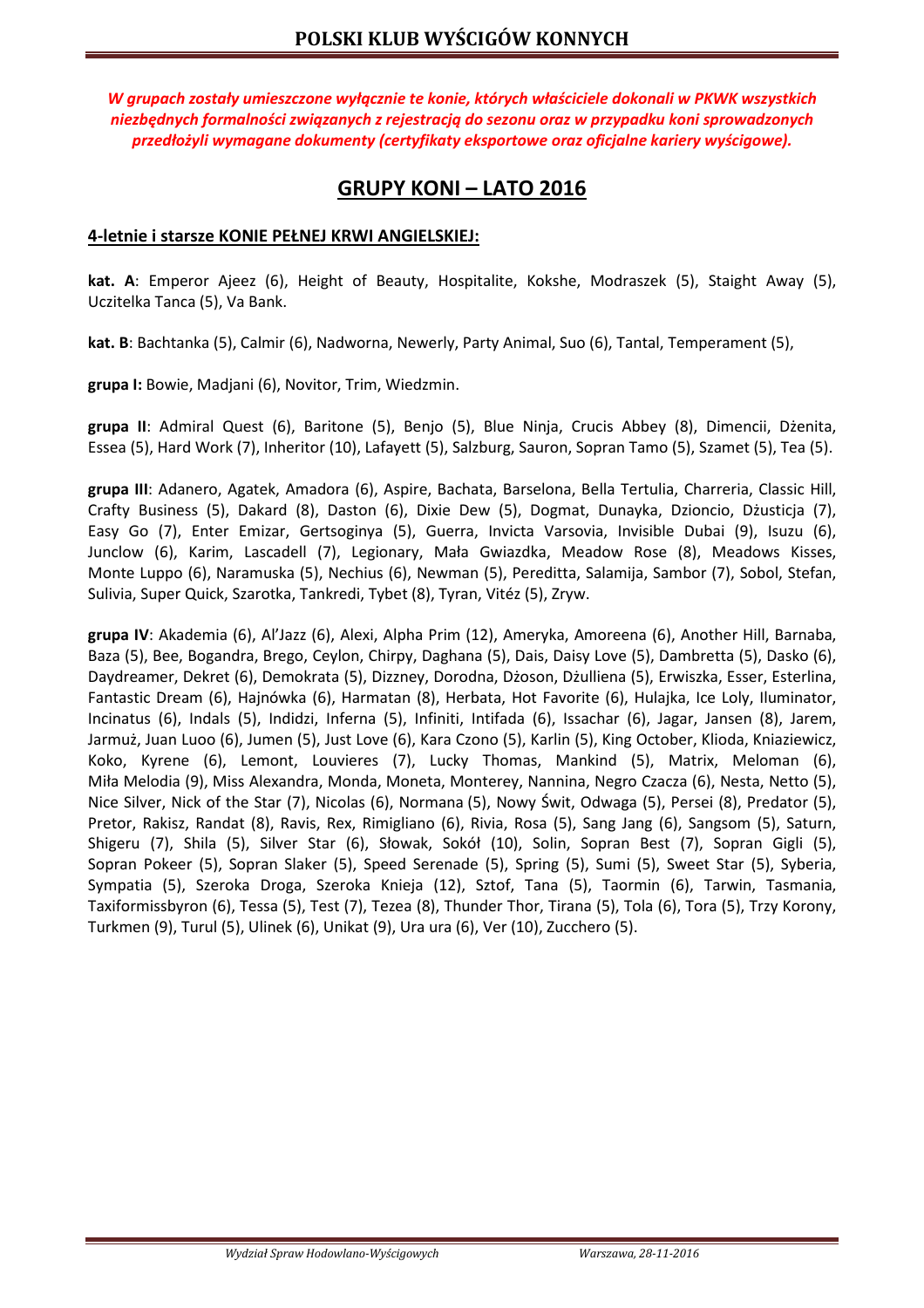### **3-letnie KONIE PEŁNEJ KRWI ANGIELSKIEJ:**

**kat. A**: Bronislav, Caccini, Dusigrosz, Iron Belle, Keep Smiling, Neo, Pianoforte.

**kat. B**: Cockney Blue, Dacosse, Langfuhr, Lebowski, Marywil, Silvera, Tebinio.

**grupa I**: Campo di Fiori, Choupette, Finalistka, Kapryśna, Kaszub, Nikus, Paradise Bay, Subiectum, Szapiro, Tabor.

**grupa II**: Baahy, Best Line, Brisingr, Butch, Carneau, Cheri-Cheri, Design, Dystans, Dżango, Dżebel, Francaise, Free-Lu, Gracja, Harpagan, Keertana, Lady Art, Mura, Naf, Novelina, Salien, Sunbird, Suwenir, Temaxa, Thorn, Zarra.

**grupa III:** Ailana, Akinak, A'Latune, Alvani, Beauty Beast, Bogini, Brela, Carmel Valley, Claudette, Cordiali Saluti, Defar, Eston, Excalibur, Felix, Gaichur, Galerianka, Gared, Hammamet, Hot Chocolate, Igola, Infigenia, Invincible Red, Irada, Irga, Jarka, Just Gold, Juvelin, Kajlon, Karenina, Królowa Grodu, Living Legend, Magnifique Rousse, Mexican Star, Miskela, My Sweet Baby, Nitrolak, Omena, Realy Gold, Samael, Sangara, Santa Hernanda, Silence Is Golden, So Good So Right, Stafel, Symetria, Tesstino, Time of Freedom, Triumfatorka, Tulita, Tutejsza, Tyfona, Varuna, Zew.

**grupa IV:** Aira, Ambrosia, Arnau, Arnica, Art, Bahama, Bajdocja, Ballade de France, Baltic Dancer, Bora, Brilliant Boy, Campeador, Chermalik, Chief's Boy, Chocim, Commodus, Damius, Dark Xian, Delecja, Delete, Dentra, Donna Rou, Dota, Double Rush, Dream Furion, Dżamaro MK, Dżony Tomala, Dżu-Dżu, Efezka, Emil's Kiss, Essence, Eufamia, Eunomia, Evolette, Femida, Floryan, Green Souvenir, Hary Lou, Helio Bareliere, Heroine, Husar, Imperia, Infantidzi, Interia, Invisible San, Jagera, Jaher, Jam-Jambalaya, Jan Day, Janka, Javorka, Junomir, Just Be Sweet, Kanossa, Kasawa, Kiaron, Kimbra, Komandor, Kordyliusz, Kriszna, Kusicielka, Lira, Lope, Lubar, Lucky, Magic Sky, Marshmallow, Marut, Mucho, Mystic Dream, Nagrina, Nebra, Neggia, Nickita, Northern Wind, Numer, Ourville's Simba, Pavich, Prince of Sidney, Qlaamhill, Quezon Wings, Ramool, Rapido, Róża, Sandor, Sarapata, Serock, Serpentyna, Shadrina, Sixer, Soodi, Speedster, Sułowianka, Surin, Tajfun, Tarnina, Tebriza, Tenoro, Tewnia, Titina, Tungarava, Turin, Una Vez, Viavai, Wimana.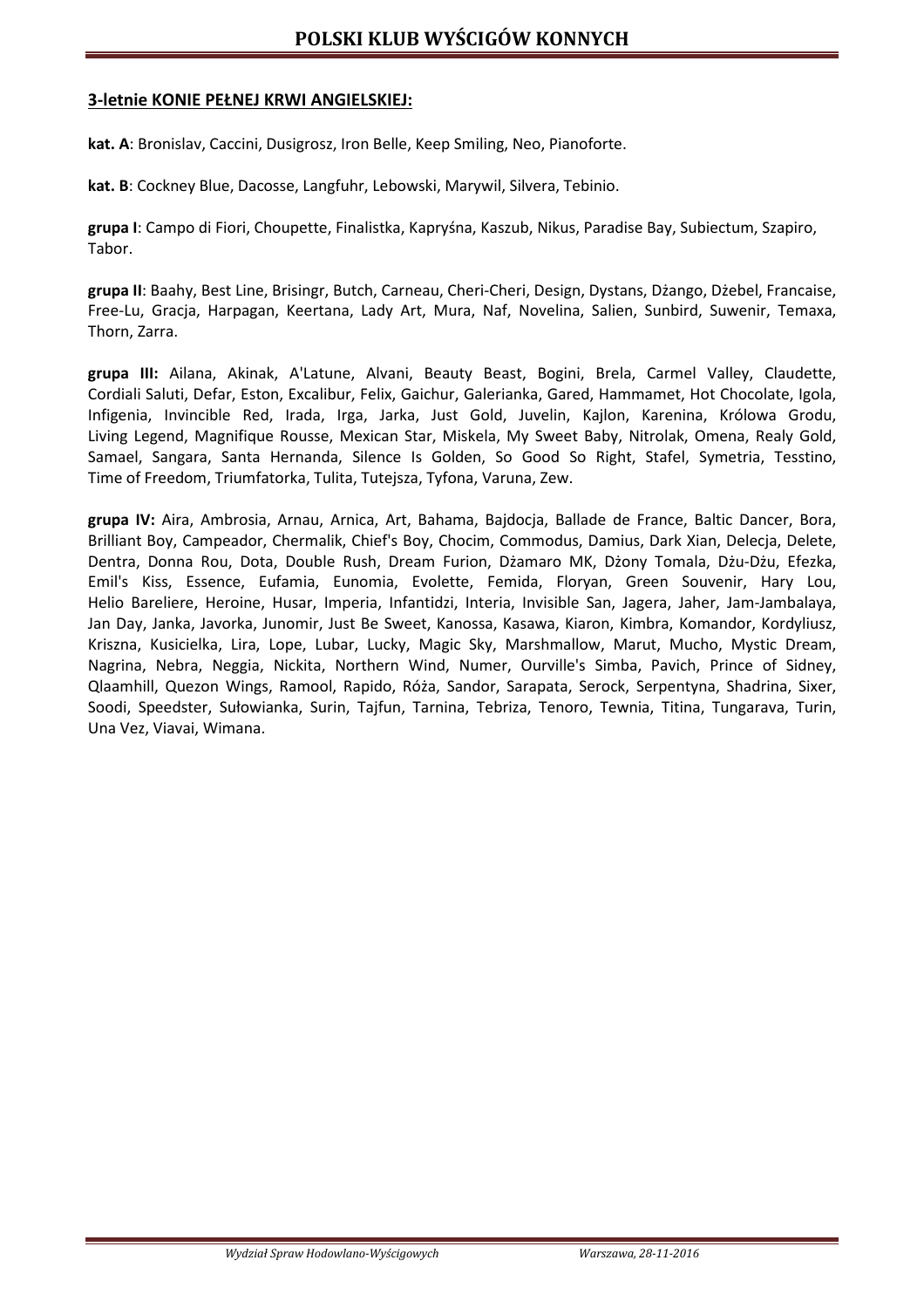#### **2-letnie KONIE PEŁNEJ KRWI ANGIELSKIEJ:**

**kat. A**: Bush Brave, Jagienka, Jules's Dream, Largo Forte, Tebira.

**kat. B**: Albaicin, Dżan Moritz, Invincible Gunner, Kazaroza, Marsa Alam, Mona Kerbili, Mourtajez, Promenada, Razyana.

**grupa I**: Akiria, Aminata, Beauty Star, Blue Connoisseur, Circle Centuria, Dazzler, Definition, Dylayla, Dżefa, Dżumandi, Freddyisready, Great Chance, Greshnitsia, Incognito, Indigo Ocean, Jam Duke, Key To Life, Kranti, Kurier, Magnetic, Mary Mont, Percy, Persifona, Piemont, Ravie Des Bournais, Rose Knot, Rubiner, Shantaram, Showmeyourheaven, Silver Boy, Strzelin, Sumidero, Tango Turf, Theskyisnolimit, Tudemon, Tunis, Ugoda, Umberto Caro, Uridao, Velnelis.

**grupa II:** Agafia, Akim, Almenar, Arktica, Augusta, Baltic Temptation, Banja Luka, Bellerofont, Big Red, Black Beauty, Bogota, Borega, Bromsky, Bruschetta, Cedar, Chant Soldier, Chief Navigator, Chotel, Czorba, Da Llana, Dallina, Damaris, Dancing Lady, Dangar, Davanti, Dawony, Deloraine, Diabolina, Dialina, Diavolo, Donpress, Dos D'Ange, Dunay Great, Dynamo, Dżagon, Dżewilla, Dżodżo, Ekwador, Elisaa, Eluzzam, Encanto, Excelsior Art, Fabulous Angel, Faraon, Fastnet Mile, Fendi, Ferdin, Festive Audrey, Fibi, Forteca, Fuengirola, Furia, Gibraltar, Golden Beneva, Golden Glider, Grant, Gratsiya, Gruzja, Guarda, Haad Rin, Hadassa, Haruza, Hawidor, Herbatnik, Herkules, Hipster, Idalgo, Idol, Illdowhatican, Incepcja, Indila, Insignia, Jam Babinicz, Jangcy, Jantar, Jared, Jasper, Jegor, Joazar, Joga, Juki Star, Justintime, Kair, Kalyarr, Karen, Kaszi, Katrina Royal, Kirowa, Kiwi Rules, Kolada, Koni, Koniak, Kopra, Kosmiczna Lady, Kreator, Królewna, Królowa Bona, Królowa Tower, Książę Kalipso, Księżna Megi, Laokoon, L'Atelier, Legal Advice, Light Sun, Lilu, Lucky Bibi, Lucky Dream, Majestic Haze, Makeitorbreakit, Maur, Meksyka, Melodia, Meltimo, Memo, Menor, Mentalista, Merenz, Milionerka, Mrs Henry, Na Li, Nagroda, Naharana, Najaar, Nanon, Nathaly, Neger, Neon, Network, New Life, New Line, Nico, Nider, Nolan of Budysin, Norn, Nota, Nowra, Omer, Opuncja, Paridas, Perseyver, Petronius, Pipasol, Polish Spirit, Rainstorm, Remus, Revansh, Rio De Cerisy, Sage Lilie, Saipan, Sakiro, Salvador, Samba Pa Ti, San Lorenzo, Sanaga, Sando, Sandy, Santa Exela, Sea For Us, Sebira, Secret of Szumawa, Selfie, Serbia, Serenata, Shalkar, Shreeya, Siya, Sobolewski, Solitaire, Spar, Spasski, Speedy Szumawa, Sporada, Stella, Story of My Life, Stuhna, Suva, Sweet As Sugar, Syria, Tactic Bareliere, Tagra, Taida, Targa, Tarta, Tatanka, Tekiero, Tempura, Teteria, Time of Glory, Torcal, Toronto, Triana, Tribunal, Tu i Teraz, Tungaria, Tuogh Szumawa, Turnera, Tyberia, Ukraina, Unkas, Urugwajka, Vabank, Vivo, Vocalia, Wanilia, Winning Colors Two, Zaraz Wracam, Zaria River.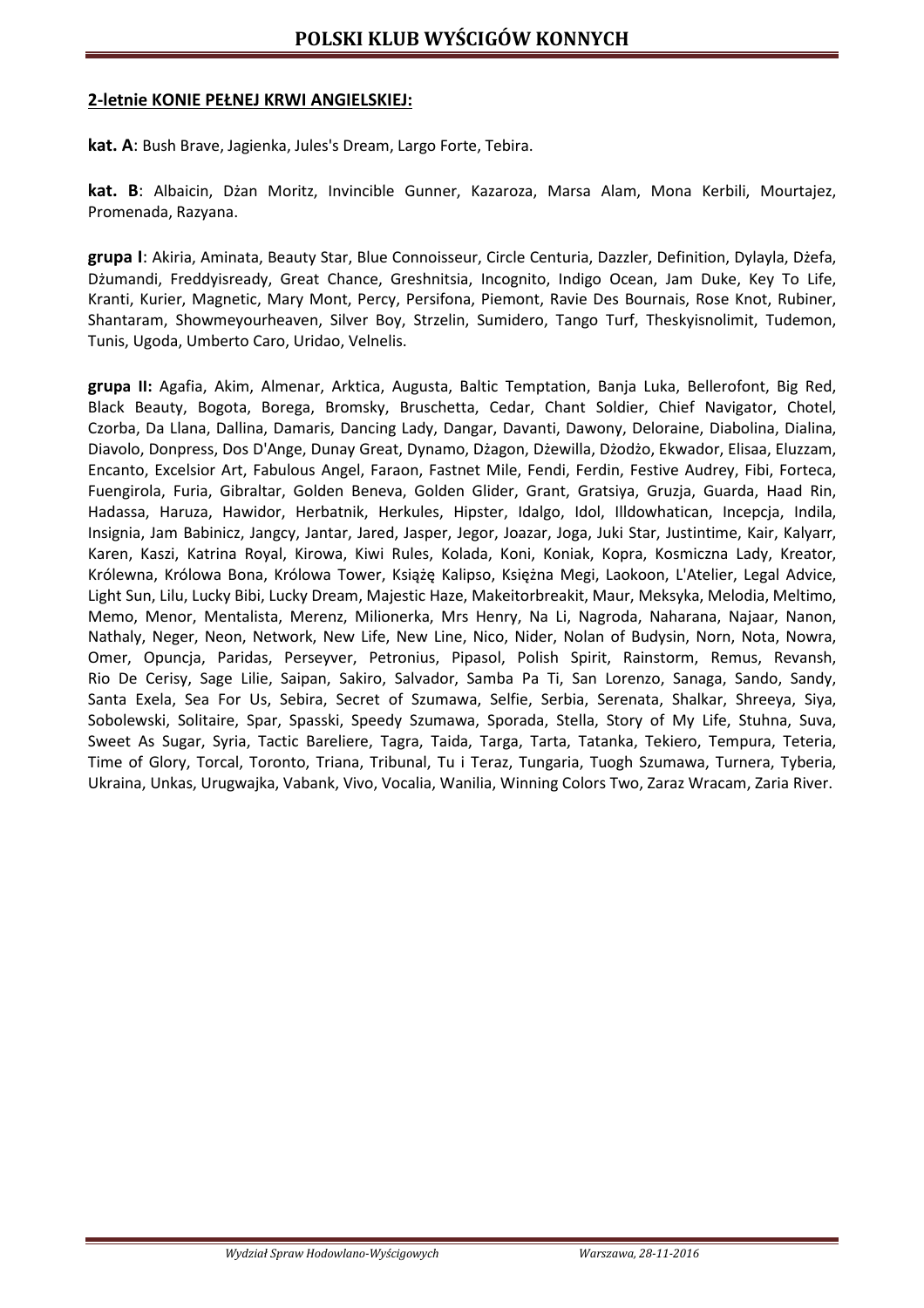## **4-letnie i starsze KONIE ARABSKIE CZYSTEJ KRWI:**

**kat. A**: Alladyn (5), Arash (5), Cakouet de Bozouls, Mogadiusz, Muhfuza Fata, PourVous Kossack, Tefkir.

**kat. B**: Farha (5), Gazello, Muzahim (6), Magoun (7), Ofirka Fata, Om Darshaana (5), Poryw, Shadwan Al Khalediah, Shahad Athbah, Szakur (5), Tristail, Ussam de Carrere (8), Westim (6).

**grupa I**: Agis (5), Dirhem (9), Echaruna, Emossa (5), Eryvan, Estarion, Etorio (5), Gerhard, Horacy, Mufid (5), Omar (5), Terrior, V.I.P. Kossack.

**grupa II**: Adash, Al-Ral, Belgazal (5), Burkan Al Khalediah (7), Cepton (6), De Longa, Eastway (5), Elbahir, Everyday, Faradon, GH Wahid, Gold Boy, Kaisar, Marie Lou (5), Olimp (5), Sainta Rosa, Salman Al Khalediah (5), SS Mothill (5), Suahili, Wawel, Wierzbin (7), Wiscont, Yoav (7), Ziko (6).

**grupa III**: Adding (9), Addis (8), Admet (6), Ajron (5), Balblair (5), Boitano, Boy Miracle, Boy Mugatin (5), Cerwing (6), Cesarina, Dar Duni (12), D'Achila (5), Ebenos, Emirah, Es-Fahan (6), EverGonnaTouchThis, Feres, Fidelio von Südbaden (5), Flower Power, Gazi, Haddag Al Khalediah (7), Inextremo (6), Jafeel Athbah, Kaas Al Khalediah, Kankan (5), Kasir Al Khalediah (8), Kortni Love, LB Naj, M Gemma Joules, Majd, Muszkieter, Nachshon, Nadim (5), Narcyz, Nawigator, Okima, Olivenza DK, Ouzbeks du Panjshir (6), Pakmen (5), Pendragon, Piratka, Portman, Propovednik Siver, Riad Hibah, Sandor (5), Sayat, Sergio, Tidji du Panjshir, Tollee Dust (10), Wasilew (8), Wincent (6), Zadan, Zaklinacz (9), Zapolla.

**grupa IV**: A Nihala, Adler (8), Adrenalina (6), Aktym, Al-Dar (6), Amon, Arger, Benefis (9), Borjon, Cafuso (6), Camelot, Cesar du Vallois, Cherifa El Shadow, Creator (5), Czarlamp (5), Diamara, Dominik, Donner (7), Draborex (11), Eddys, Ejdar (8), Eldiva, Elgariusz (6), Equanto, Equario (5), Esteem (10), Fabis BS, Farah-Fasty (6), Flawia (5), Flip Flop (5), Franciszka, Frączek, Hasty, Hyyaf Al Khalediah (8), Heka Leonie, Hiszpan (7), Irish (5), Madril, Majestat (5), Marwel, Mietkes Pialotta, MR Malik, Munshi, Muscari (5), Nashet Al Khalediah (7), Neimina, Orbitale (5), Oreana, Orlo, Paraban (5), Paradoks (5), Paryz, Patan, Piernat (9), Pirat (8), Poldi, Prince Kalipo (8), Proximus (5), Prymus (5), Pyrrus (9), Sambuca (5), Sampro (5), Samshit, Sanora (7), Sara-Fasty (6), Sariah Alkhalediah (8), Scarsdale (6), Sindjar Al Khalediah, Stinger (8), Wadera, Warius (5), Widmo.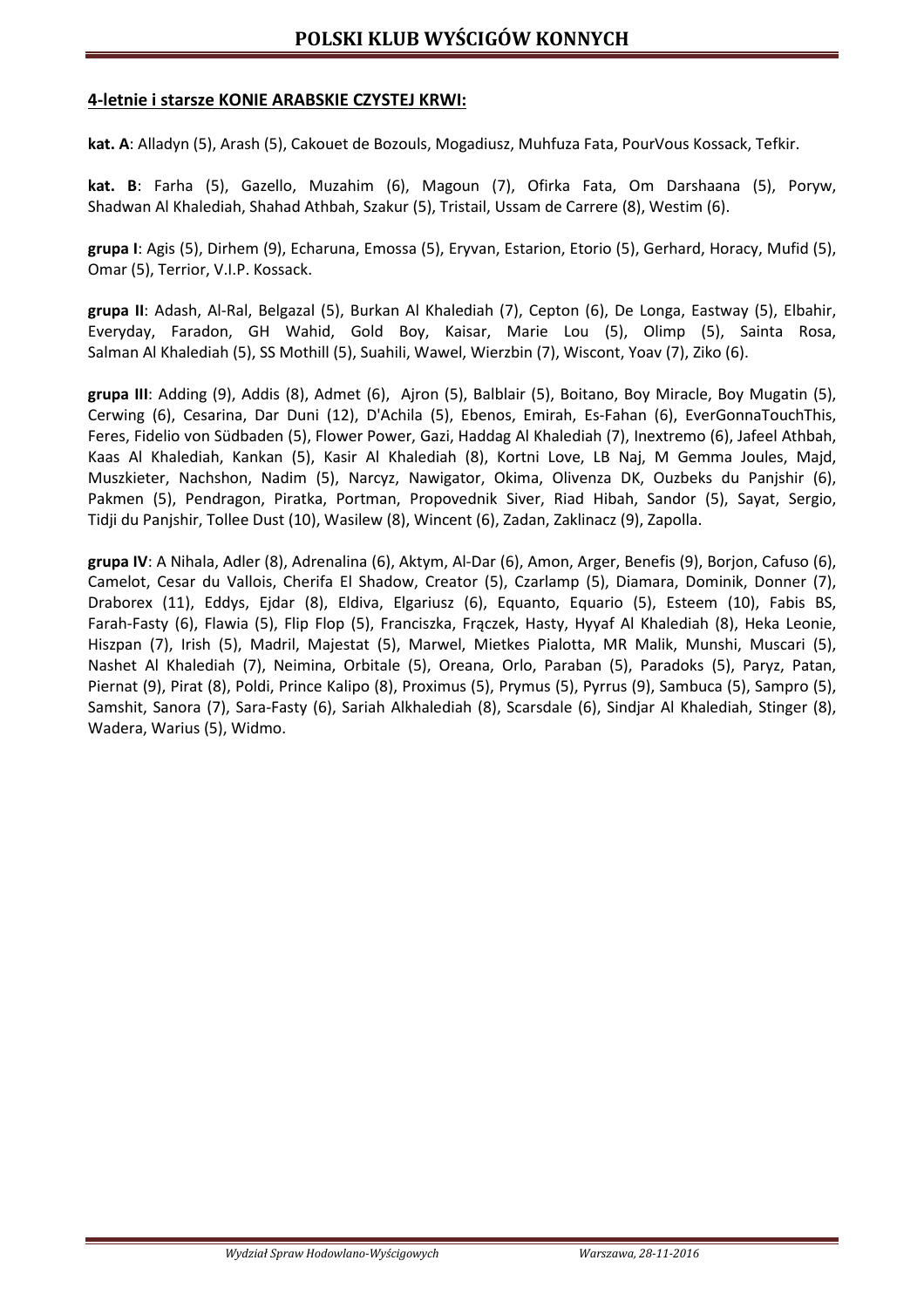#### **3-letnie KONIE ARABSKIE CZYSTEJ KRWI:**

**kat. A**: Arwa, Bandolero, Elader, Fahad, Gusa, Jaser, Piaget, Shannon Queen.

**kat. B**: Axara, Baxter, Chill Force, Czehryń, Empresso, Ernest, Esid In Zamour, Guerro, Hanouh, Kiyara, Minastirit, Palmir, Twilight, Wadi Kahil, Wielka Dalena, Zahaab.

**grupa I:** Aktywa, Aljasra, Alsa, Awita, Benissimo, Cerceta, Chaco, Danaida, Dan Mark, Della Princessa, Elmuna, Elsimo, Elspes, Eltanin, El Mandore, Emirat, Fazzan, Ferrmaria, GH Alika, Gracjozo, Haneczka, Jawad du Panjshir, Maprylis, Marsat, Mascara, Matar, MerciMurhib Kossack, Mirlet, Muzahim (FR), Nantes, Naspartina, Nefera, Neros Expo, Newjork, Om Daksha, Orionka, Orsten, Palankin, Paliusz, Parmania, Pasados, Penny, Peon, Pericola, Peszawar, Pistolero, Sagramor, Sarin Hel, Sudtag, Wazir du Panjshir, Weda, Werteks, Wictor, Wioska, Wunderfitz von Südbaden, Zatoka Wenecka, Zazuzi Zazuza, Zjawa, Złocisz.

**grupa II:** Abbes, Abduhl, Adagio, Adrar, Afera, Al-Lada, Al-Lama, Al-Lara, Al Jazeera, Albana, Alder, Alia, Alpina, Alruna, Alsara, Aman, Amos, Anawa, Anuszka, Arco, Azilal, Bachus, Belinda, Bezan, Binduga, Bint Mira Ceti, Blueberry, Boginka, Bondiana, Bragora, Brandjelina, Cepadu, Ceramika, Cetynian, Customer, Cynamon, Cynar, Czarymar z Gór, Dahme, Dedaktika, Dekadens, Demon, Dysonans, Echo Bey Karima, Efekt Al Khalediah, El Amiro, El Shanti, Elbes, Eldora Bey, Elsag, Eltar, El-Vasyl, Eridani, Erneryk, Erset Al Khalediah, Erskina, Erton, Escudo, Esflores, Esidon, Esmeraldia, Esther, Euromexx A, Eukor, Eurostar, Ewan, Expressja TV, Faith, Fantazyjna, Farid Talatash, Forgissima, Formiss, Future, Galiano, Gastor, Genetrix, Gerbera, Gerda, Gloriyal, Graciosa, Gryfindor, Happy Al Khalediah, Haris, Hatall, Hayana, Henry, Hostaria, Ifarna, JM Fareed el Sharik, Kassita, Liguria, Lola Fata, Magnetto, Manet, Marakas, Metalik, Mewka, Mimzy, Moldovanka, Mu-Adilla, Muqati, Muza, Muzaffar, Nagroda, Nadi Al Khalediah, Oda, Ondina, Operon, Oran, Orozona Fata, Parada Mocy, Parsuna, Pataria, Percival, Perkon, Perudjina, Petrom, Pianolla, Picado, Pitawal, Poczet, Pogoń, Prometida, Proton, Pustynna Kalia, Sabra, Santana, Satsuma, Sejjal, Sid, So Nice AS, Sultan, Sweet Flower, Syrakus, Trezor, Wat, Węgrzyn, Wikarion, Willis, Winaria, Winner, Wira, Wit, WMA Sea Star, Zajla, Zilgaro.